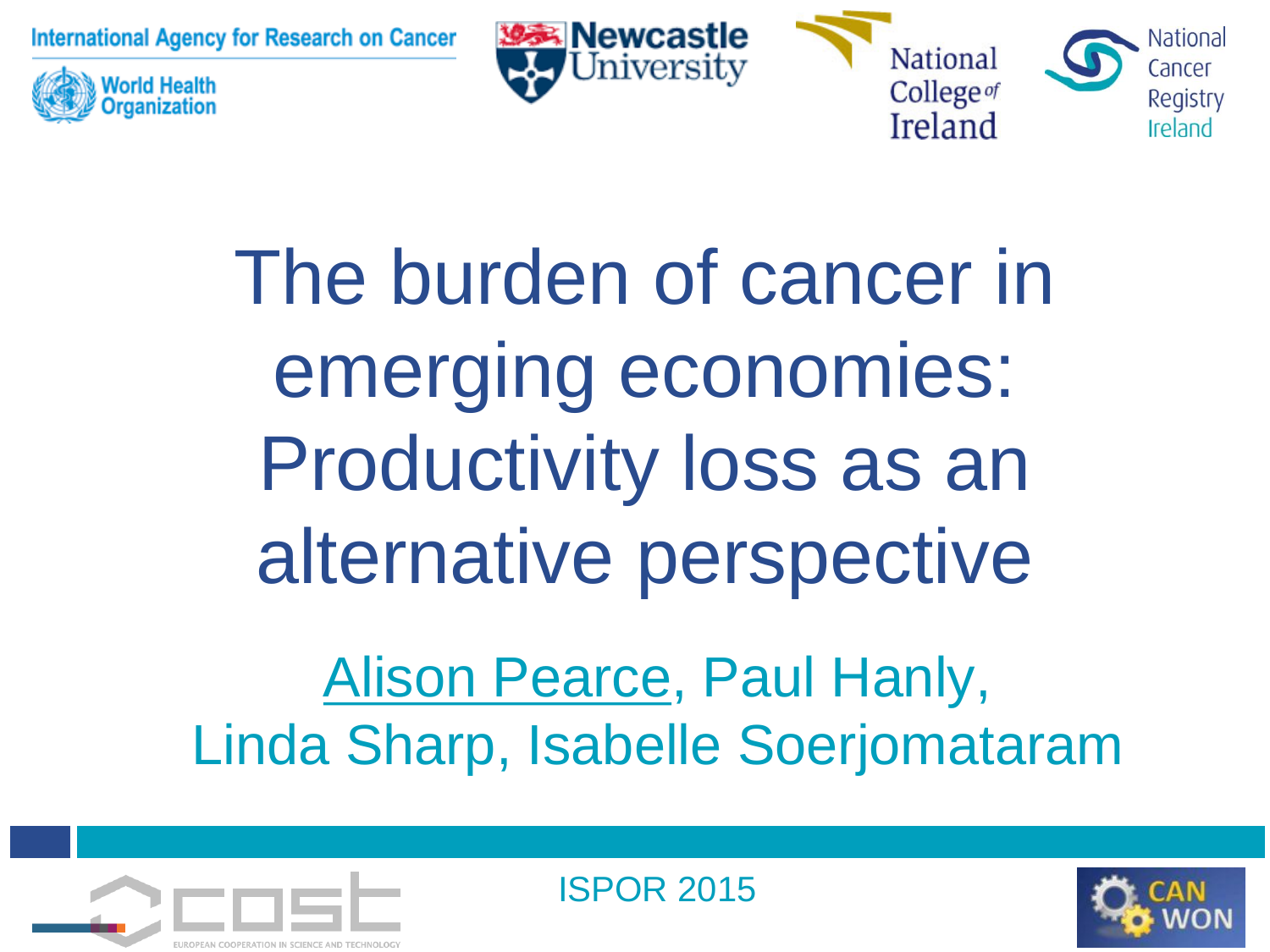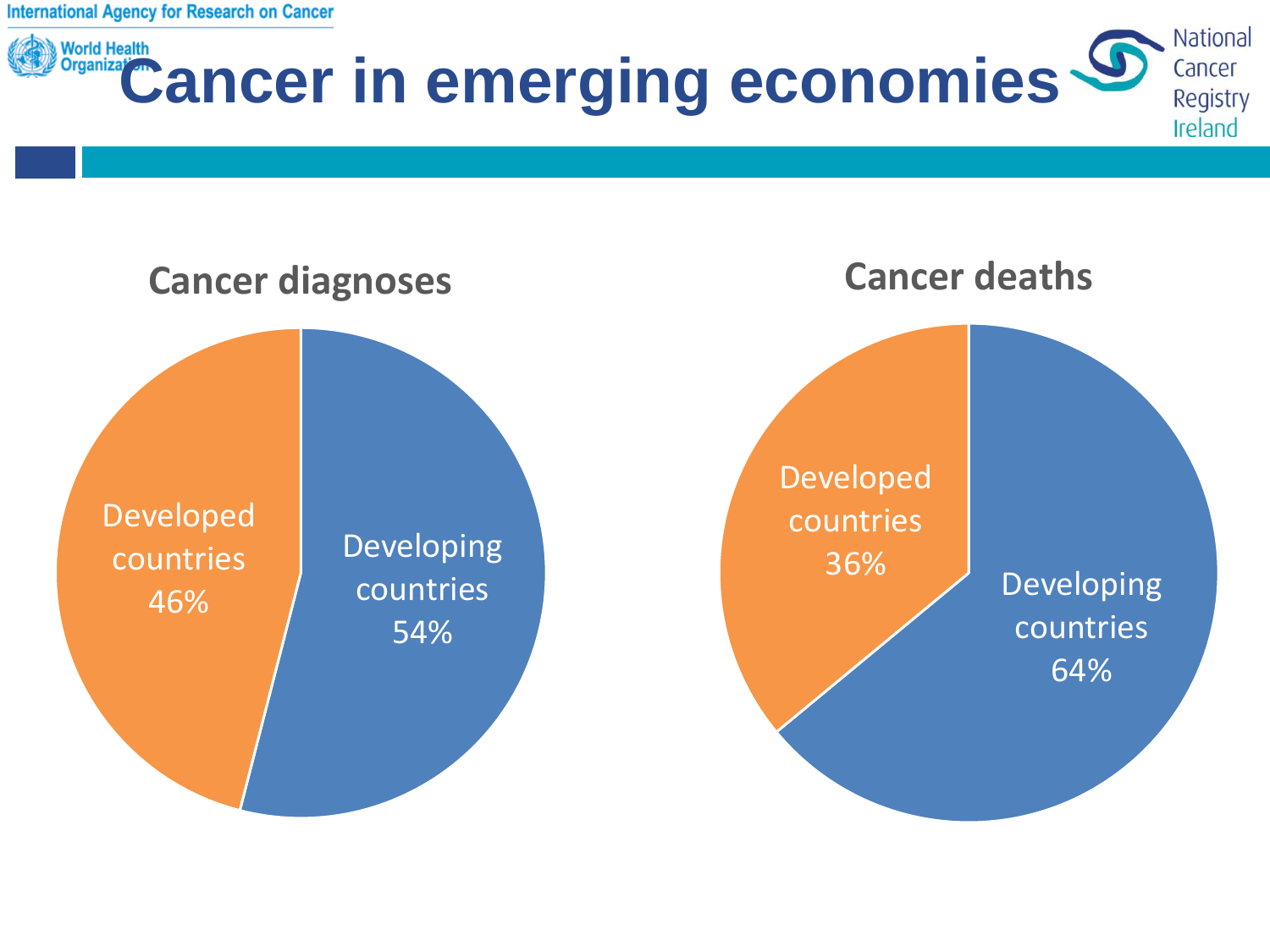

### **BRICS countries**



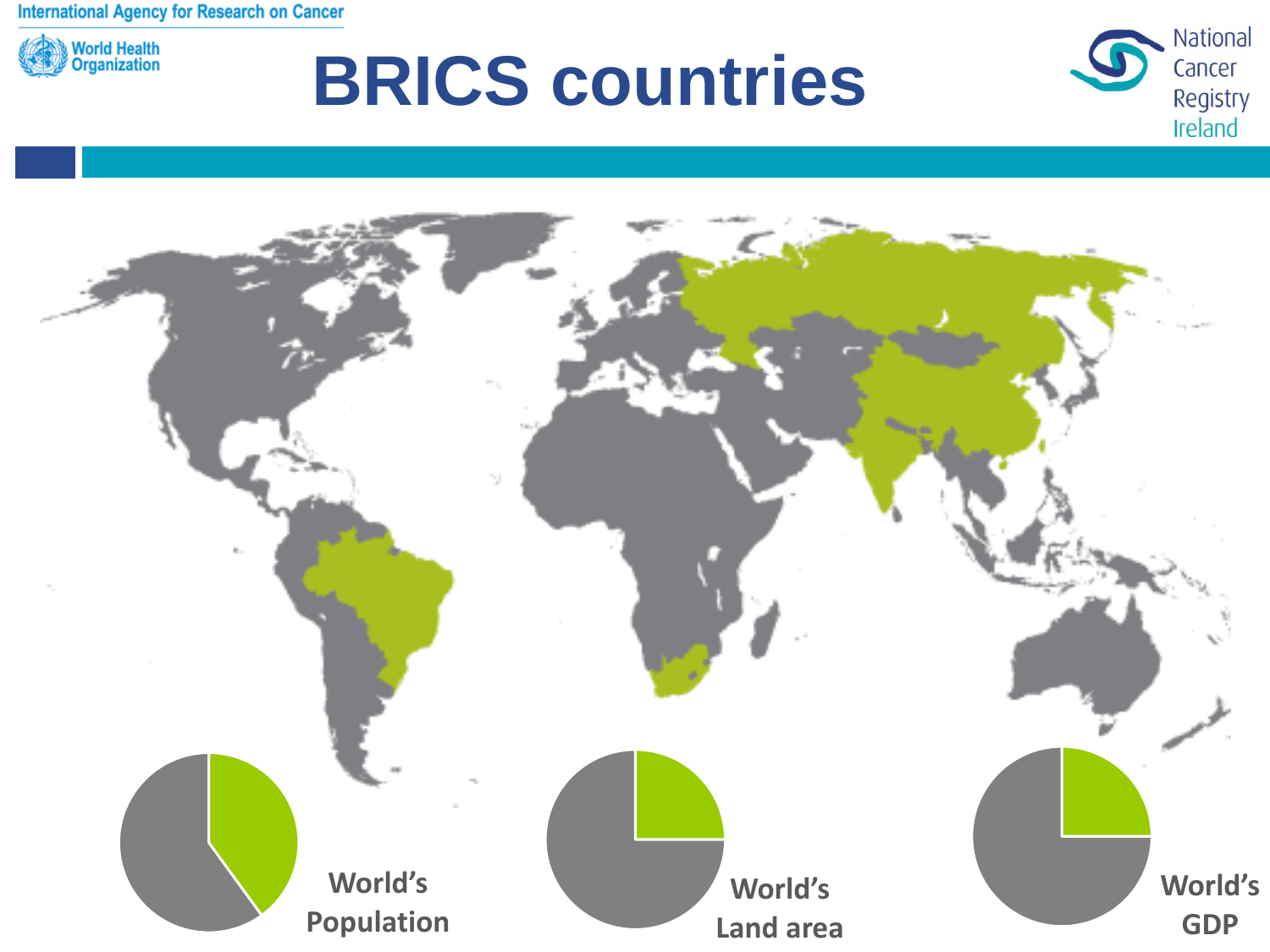

### **Burden of cancer**



### Everyone's work contributes to the economy, and not working represents a loss of this contribution to society

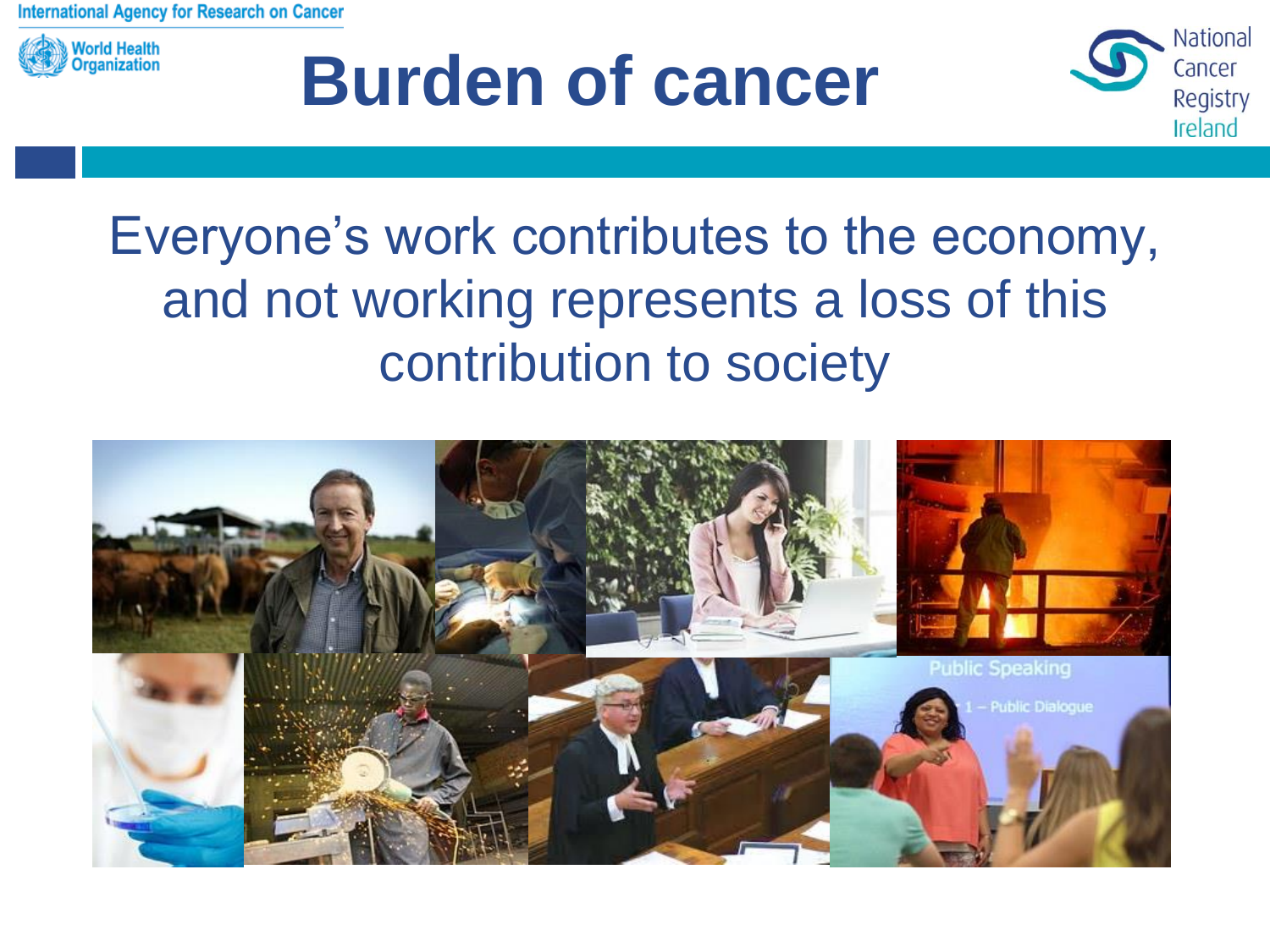





### To estimate the value of lost productivity due to cancer-related premature mortality in Brazil, Russia, India, China and South Africa (BRICS) in 2012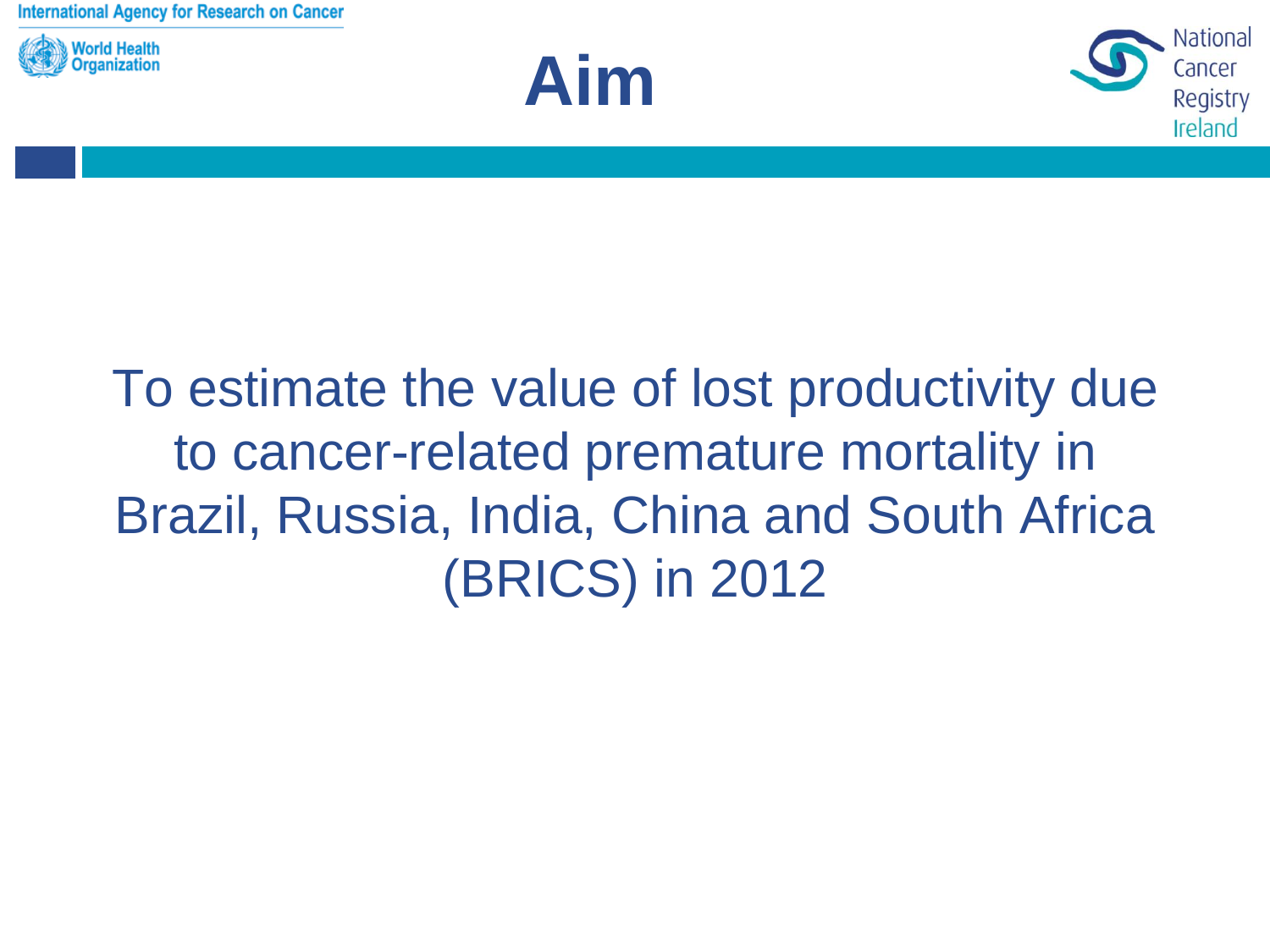

### **Methods & Data**



- Incidence-based, human capital approach
- GLOBOCAN data **≻ Cancer mortality rates**
- OECD & ILO data
	- Workforce participation & unemployment
	- Wages & future wage growth
	- $\triangleright$  Retirement ages
- Local currency calculations converted to USD using PPP and inflation to 2012 **▶ 3% discounting**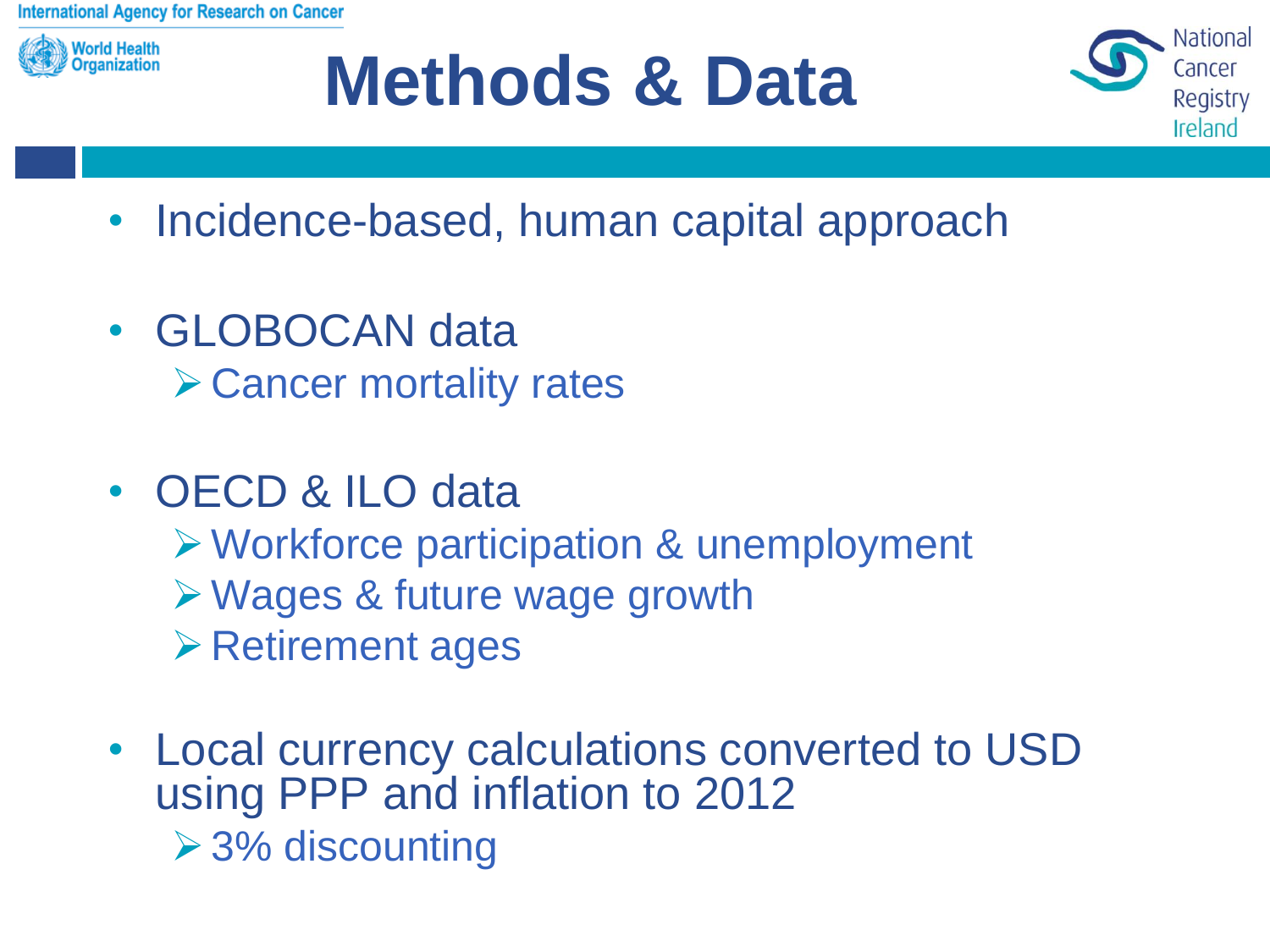

## **Demographic inputs**



|   |                     | Population<br>(millions) | Cancer<br>deaths | Life<br>expectancy |
|---|---------------------|--------------------------|------------------|--------------------|
|   | <b>Brazil</b>       | 201                      | 222,505          | 73.8               |
|   | China               | 1,357                    | 2,194,746        | 75.3               |
| O | India               | 1,211                    | 673,098          | 66.4               |
|   | <b>Russia</b>       | 144                      | 294,522          | 68.0               |
|   | <b>South Africa</b> | 52                       | 46,953           | 57.0               |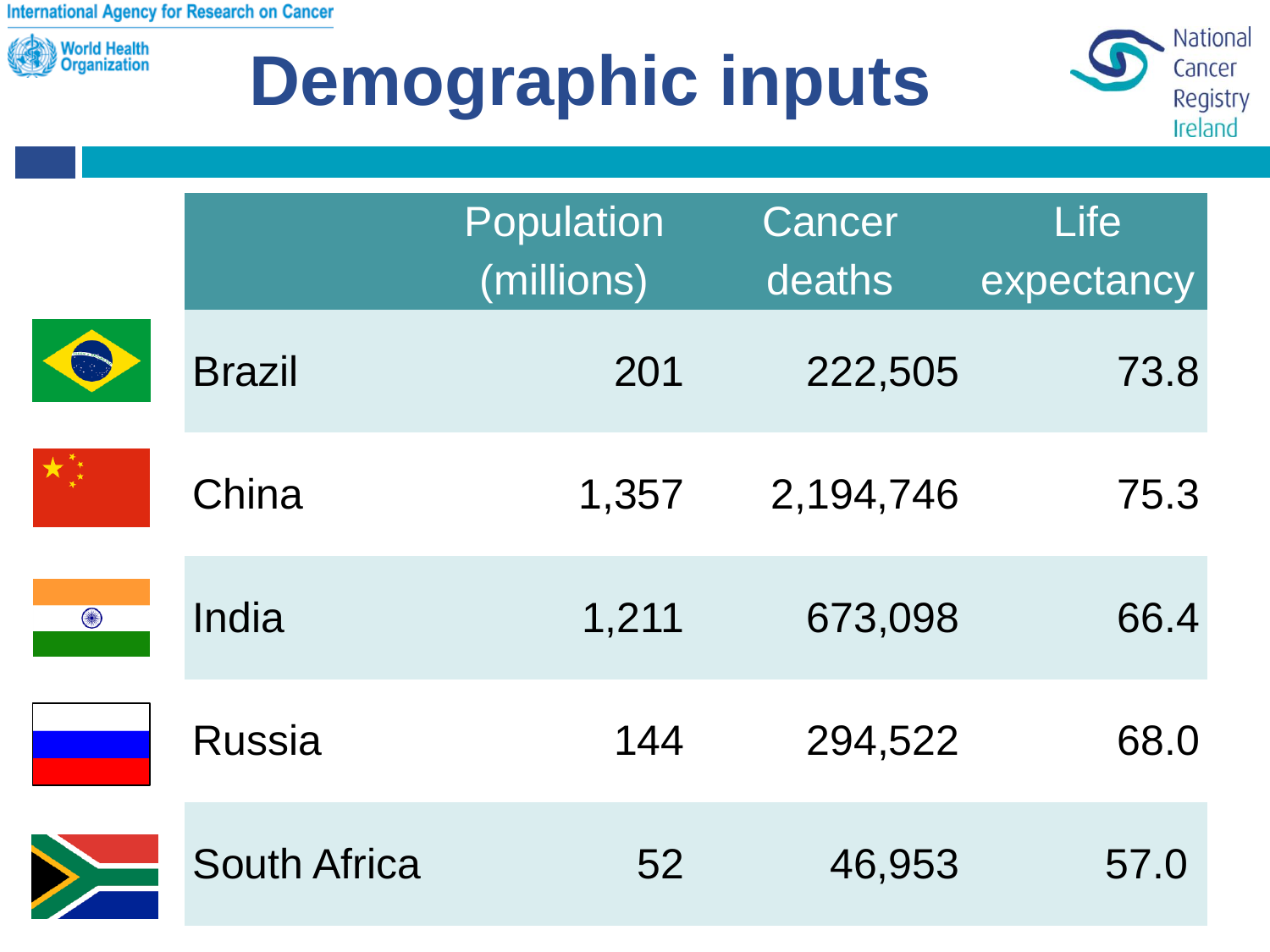





|   |                     | <b>Monthly wage</b><br>(USD) | Wage<br>growth rate |  |
|---|---------------------|------------------------------|---------------------|--|
|   | <b>Brazil</b>       | \$1,069                      | 2.0%                |  |
|   | China               | \$172                        | 3.7%                |  |
| O | India               | \$415                        | 4.2%                |  |
|   | <b>Russia</b>       | \$7,100                      | 2.4%                |  |
|   | <b>South Africa</b> | \$2,631                      | 2.8%                |  |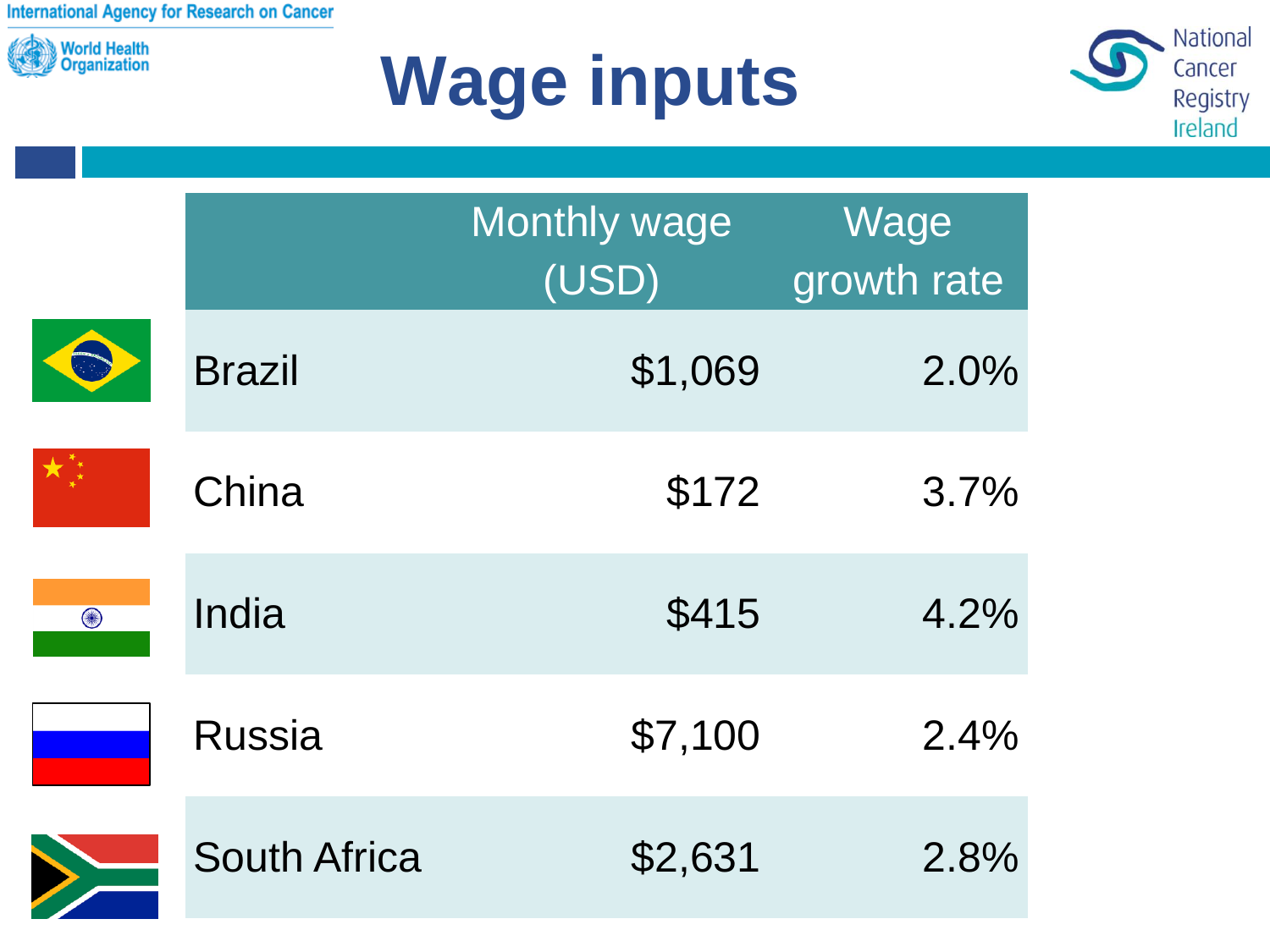

## **Workforce inputs**



|   |               |             | $(eg 40-45)$ | <b>Gender Participation Unemployment</b><br>$(eg 40-45)$ | <b>Retire</b><br>age |
|---|---------------|-------------|--------------|----------------------------------------------------------|----------------------|
|   | <b>Brazil</b> | <b>Male</b> | 93.56        | 2.24                                                     | 65                   |
|   |               | Female      | 71.44        | 4.83                                                     | 60                   |
|   | China         | <b>Male</b> | 96.50        | 1.87                                                     | 60                   |
|   |               | Female      | 84.82        | 2.60                                                     | 50                   |
| O | India         | <b>Male</b> | 98.10        | 1.12                                                     | 60                   |
|   |               | Female      | 37.10        | 1.35                                                     | 58                   |
|   | <b>Russia</b> | <b>Male</b> | 94.23        | 4.07                                                     | 58                   |
|   |               | Female      | 91.24        | 3.47                                                     | 55                   |
|   | South         | <b>Male</b> | 85.45        | 15.96                                                    | 60                   |
|   | <b>Africa</b> | Female      | 67.07        | 17.24                                                    | 60                   |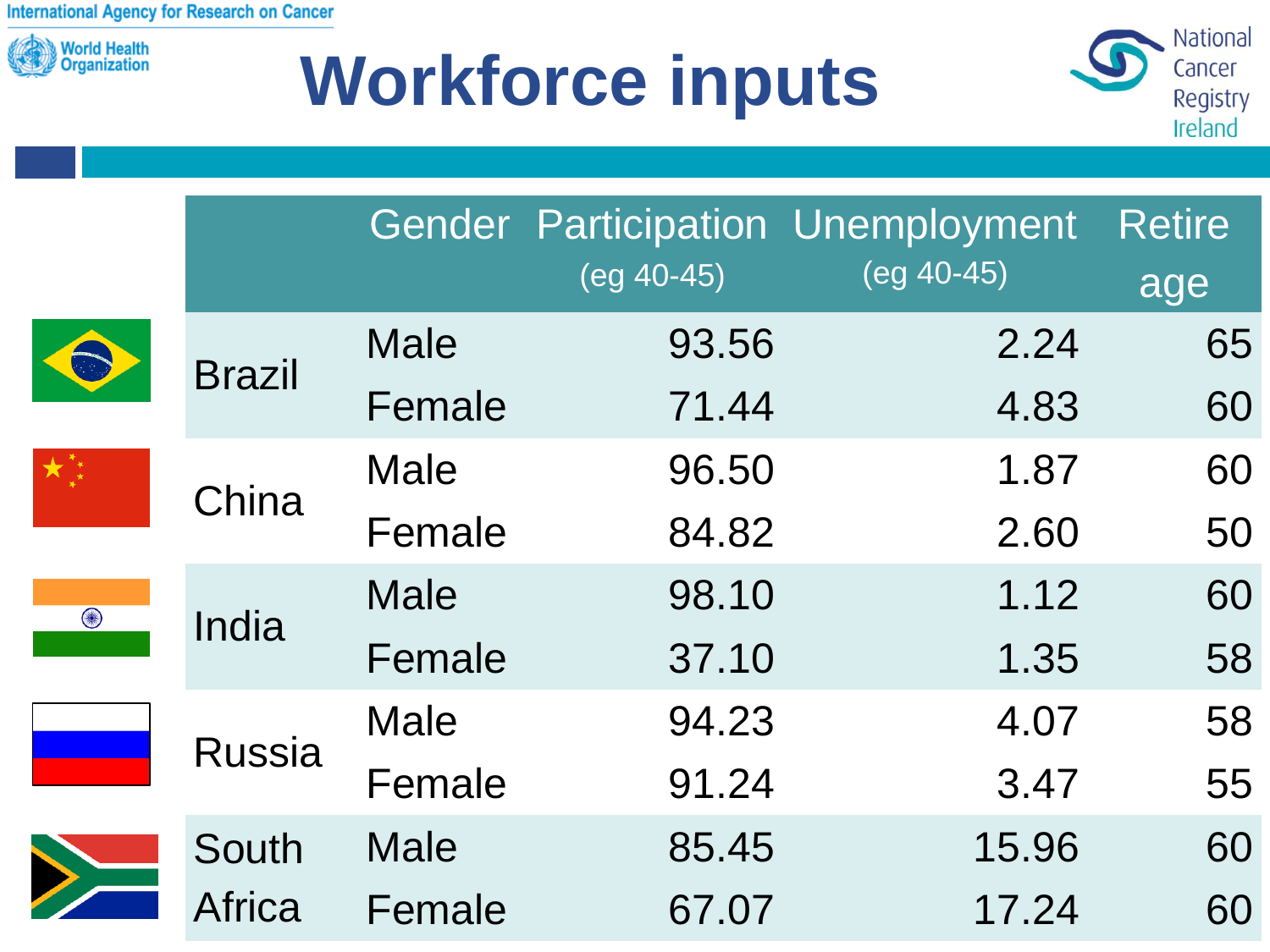

### **Deaths & YPLL**



#### Deaths & Years of Productive Life Lost

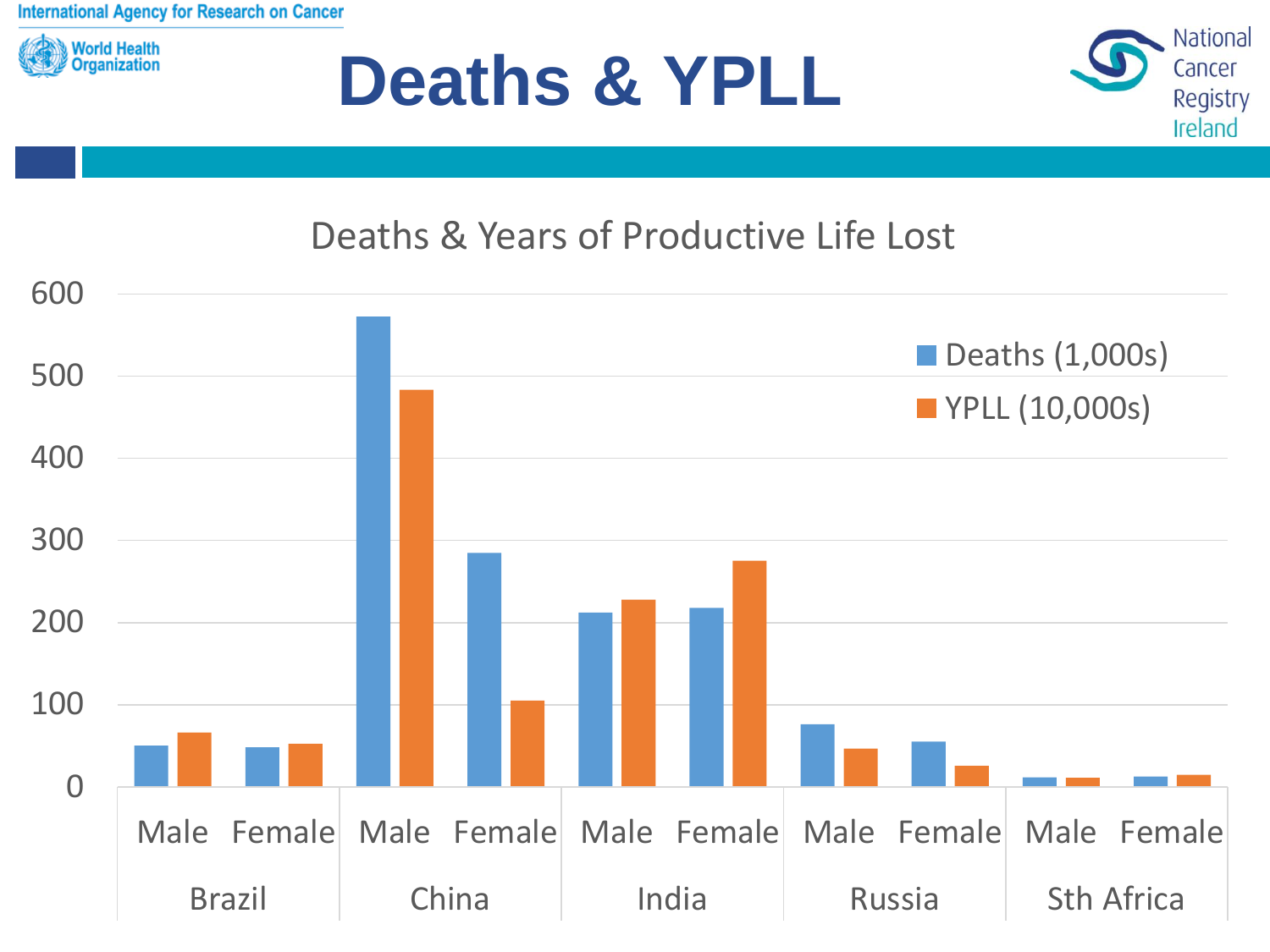# **Morld Health**<br>**Total cost & cost per death**

**National** Cancer Registry Ireland



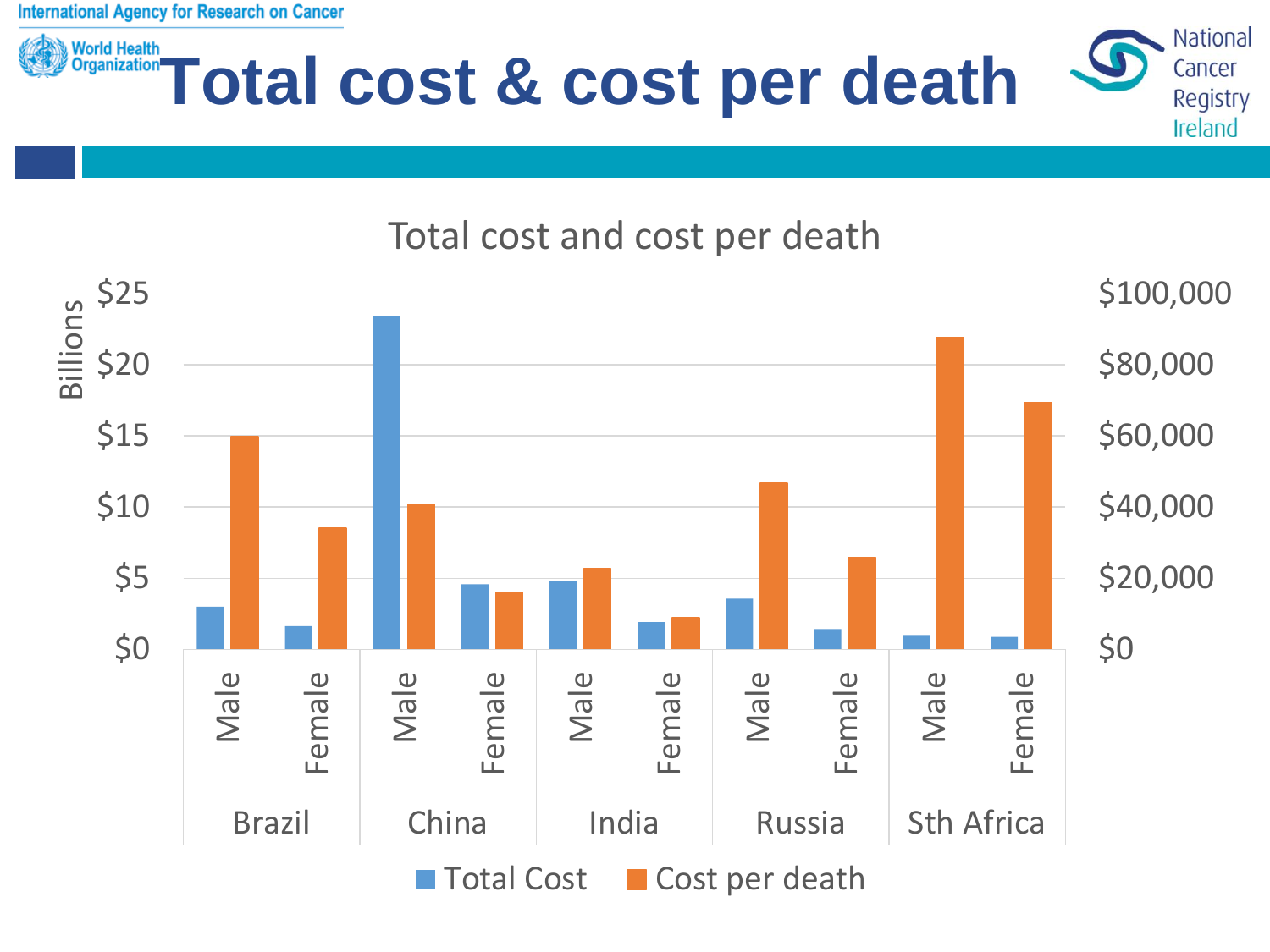

### **Results by cancer**



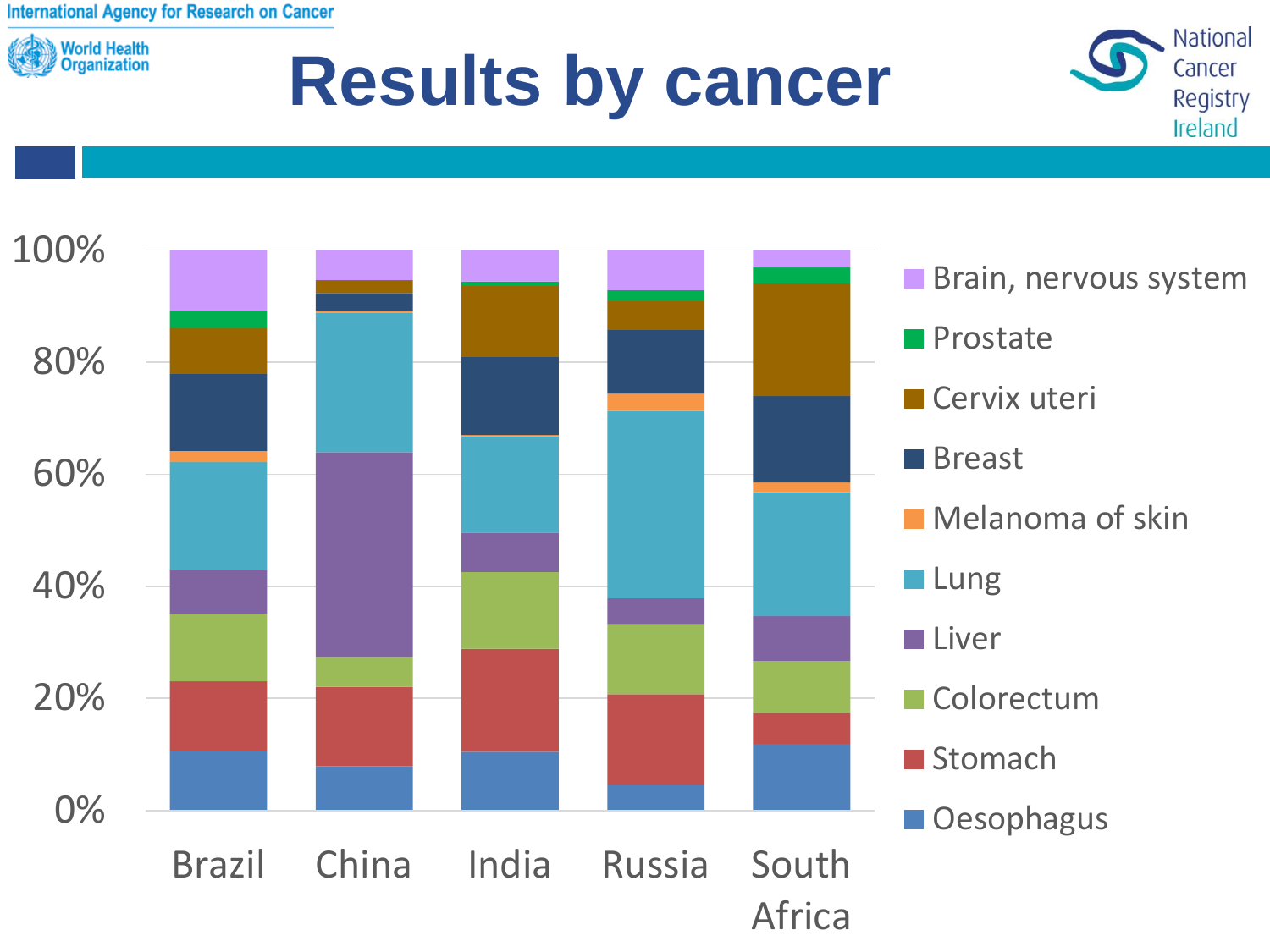





- Divide Chinese data by urban and rural
- Increase workforce participation in India
- Increase retirement ages in China & Russia
- Changing growth rates & discounting



### **No major changes to the findings**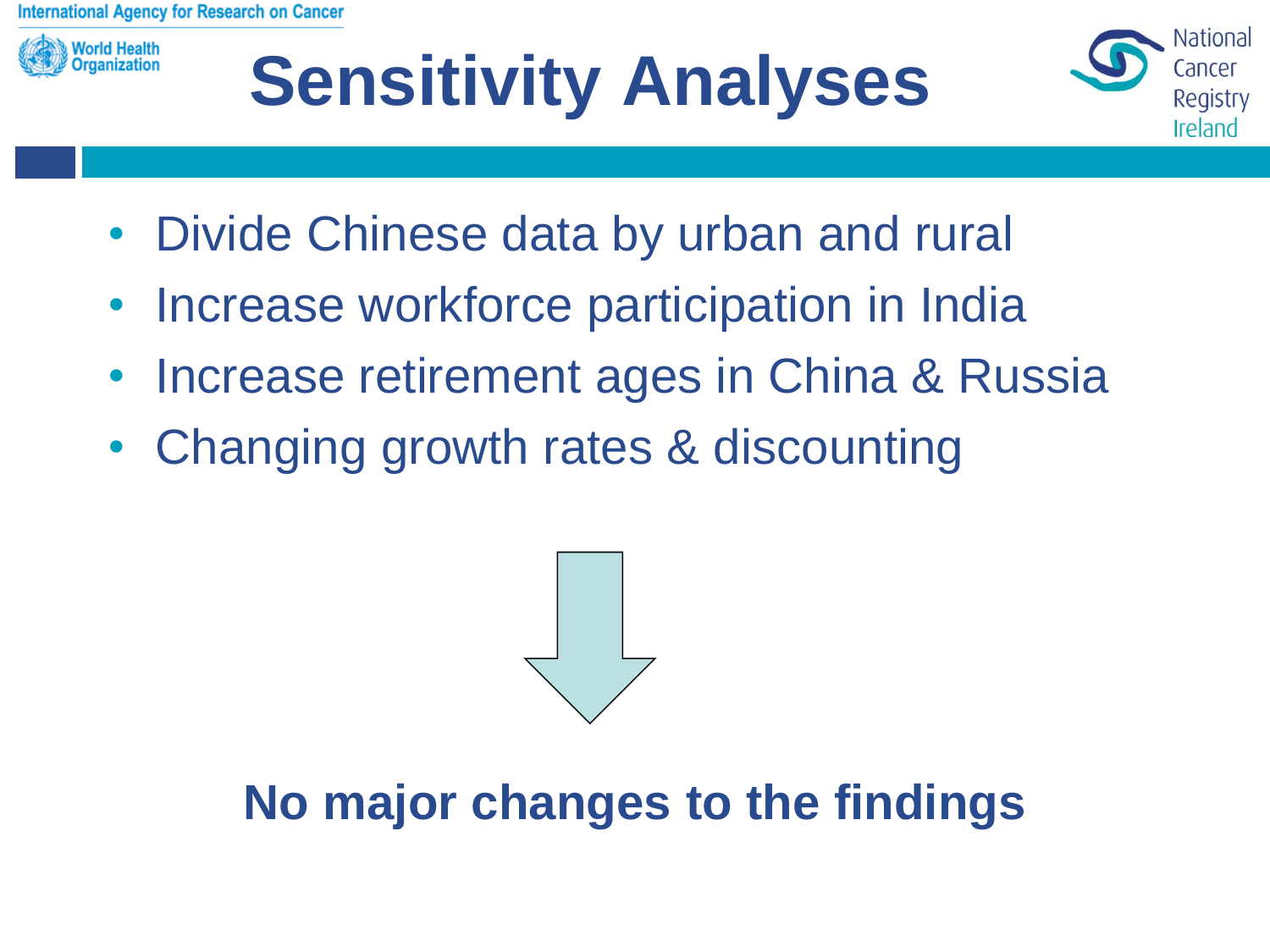

## **Limitations**



- Concerns about equity with the Human Capital Approach
- Lack of data
- Assumptions around employment (informal economies and household production)
- But... valuing cancer related lost productivity can provide policy makers with an additional perspective when identifying priorities for cancer prevention and control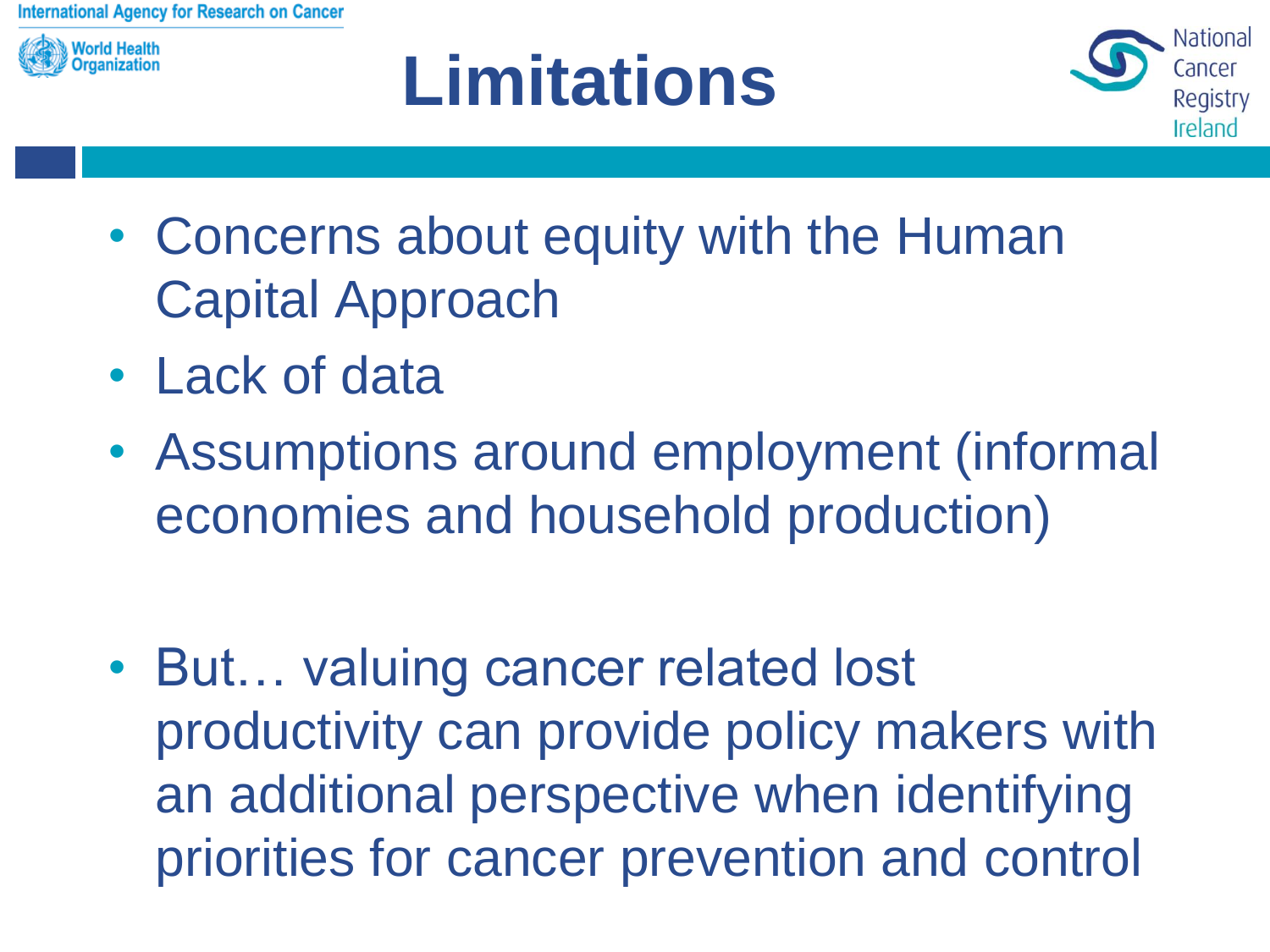

## **Implications**



- Prevention activities are important, and need to extend beyond tobacco control
- Earlier detection and improved treatment availability to reduce mortality may be economically efficient

• Potential increase in cancer burden through ageing, urbanisation and westernisation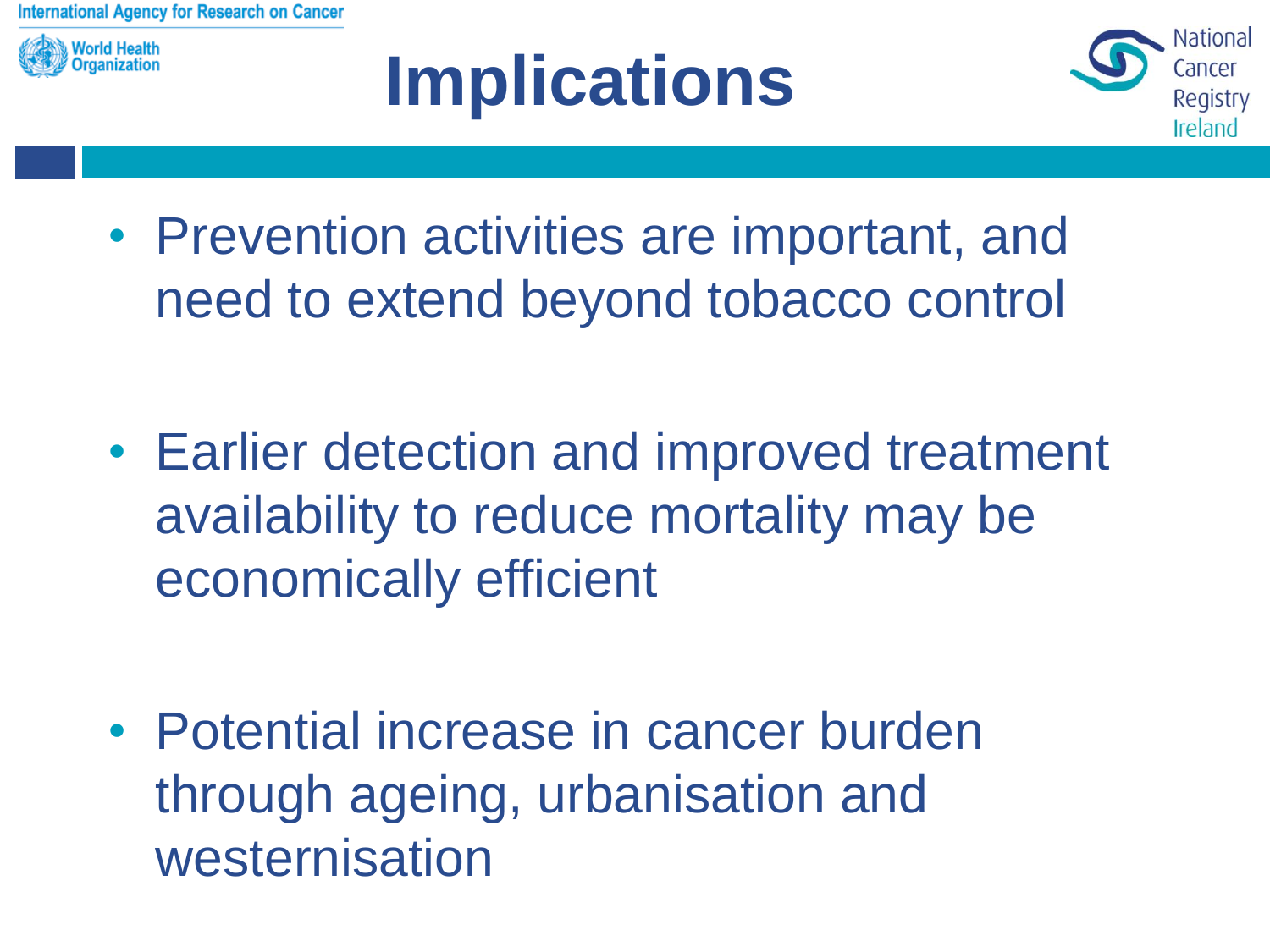

## **Acknowledgements**



- International collaborators: Freddie Bray, Prakash Gupta, You-Lin Qiao, Freddy Sitas, Anton Barchuk, Marianna de Camargo Cancela
- COST Action IS1211 CANWON funded a Short Term Scientific Mission for Alison Pearce, to IARC, to establish this project
- Alison Pearce is funded by an HRB ICE Award
- The NCRI is funded by the Department of Health